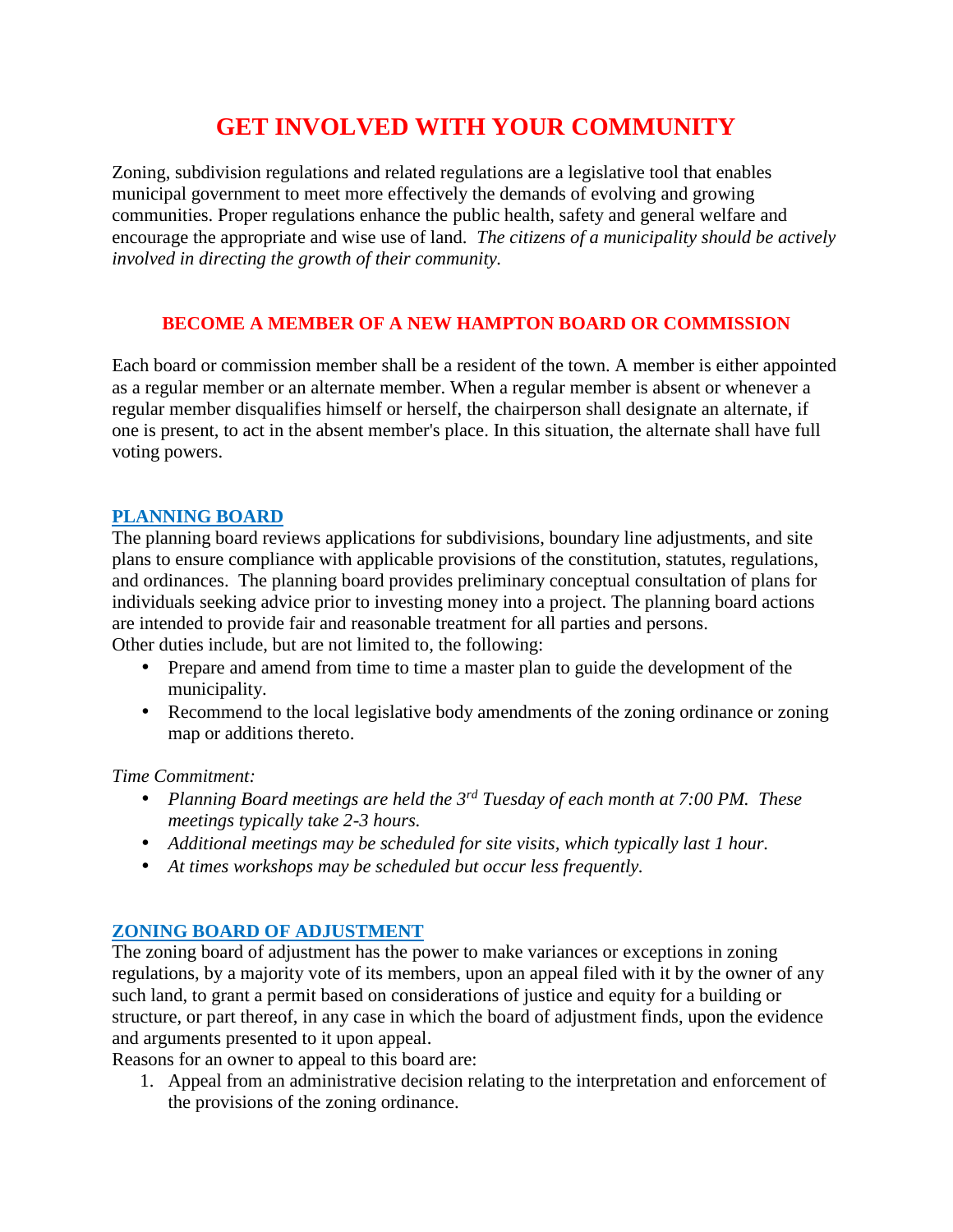- 2. Special exception for a proposed use
- 3. Variance for using property in a way which is not permitted under the strict terms of the ordinance.
- 4. Change in a non-conforming use by a special exception, into another non-conforming use.
- 5. Equitable waiver of dimensional requirement when a lot or division of land, or structure is discovered to be violation of a requirement imposed by a zoning ordinance.

*Time Commitment:*

- *Zoning Board of Adjustment (ZBA) meetings are held the 1st Wednesday of each month at 7:00 PM, when an application is received. These meetings typically take 1 hour per application submitted. There are times when several months go by without any meeting being scheduled.*
- *Additional meetings are often scheduled for site visits and typically last 1/2 hour.*
- *At times workshops may be scheduled, but occur less frequently.*

#### **CONSERVATION COMMISSION**

The conservation commission reviews the proper utilization and protection of the natural resources and for the protection of watershed resources of said city or town. This can include, but is not limited to, the following:

- Conduct researches into local land and water areas and seek to coordinate the activities of unofficial bodies organized for similar purposes.
- Keep an index of all open space and natural, aesthetic or ecological areas within the city or town. Keep an index of all marshlands, swamps and all other wet lands in a like manner, and may recommend to the selectmen a program for the protection, development or better utilization of all such areas.
- Keep accurate records of its meetings and actions and shall file an annual report which shall be printed in the annual town report.

*Time Commitment:*

- *Conservation Commission meetings are typically held the 2 nd Monday of each month at 7:00 PM. These meetings typically take 1 hour. There are times when the Chairman may decide to cancel a meeting as there are no pressing issues to discuss.*
- *Additional meetings may be scheduled for site visits or workshops and occur less frequently.*

#### **HERITAGE COMMISSION**

A heritage commission has advisory and review authority for the proper recognition, use, and protection of resources, tangible or intangible, primarily man-made, that are valued for their historic, cultural, aesthetic, or community significance within their natural, built, or cultural contexts. This can include, but is not limited to, the following:

- Survey and inventory all cultural resources
- Assist the planning board, as requested, in the development and review of those sections of the master plan which address cultural and historic resources.